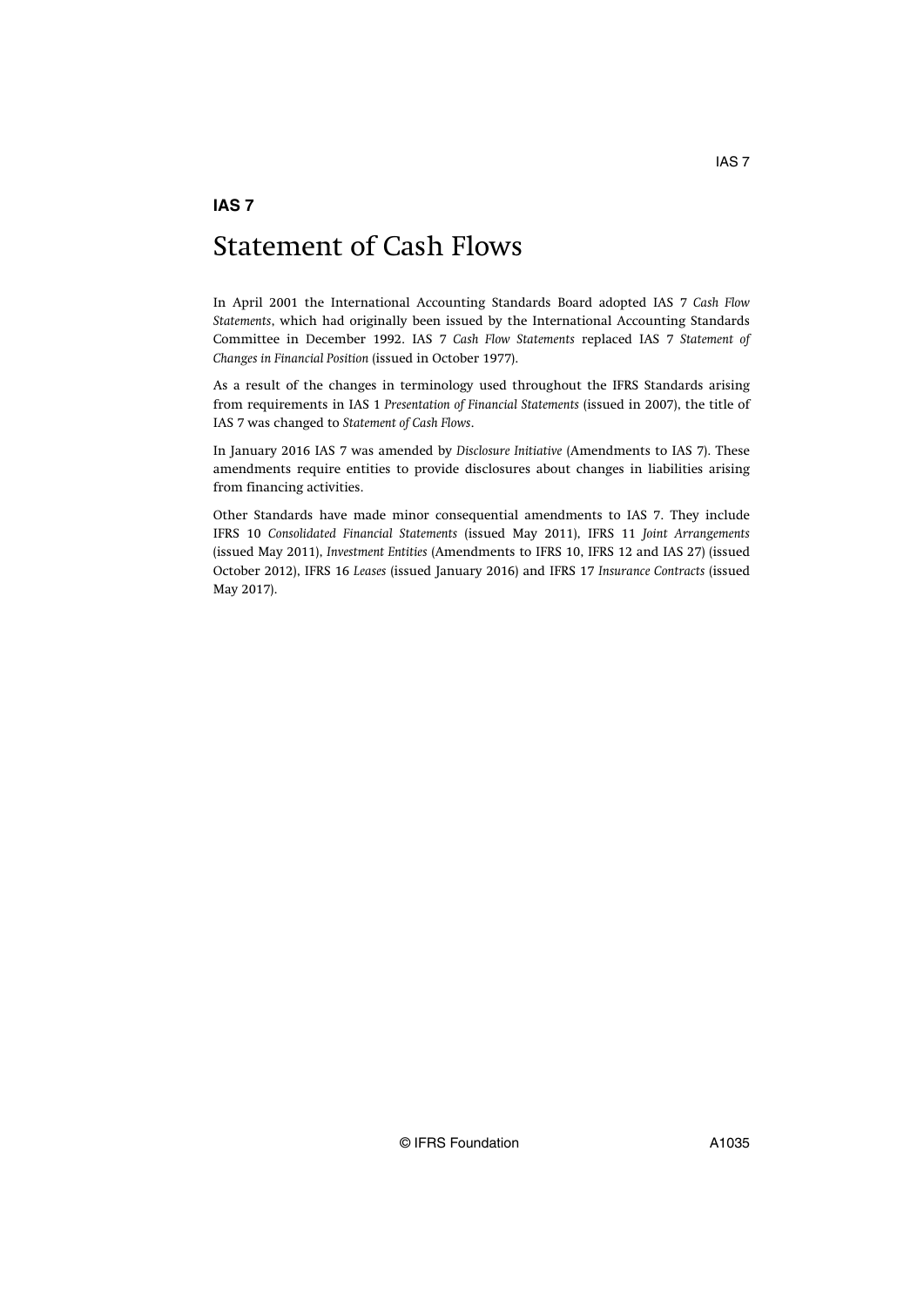IAS 7

# **CONTENTS**

from paragraph

| <b>INTERNATIONAL ACCOUNTING STANDARD 7</b><br><b>STATEMENT OF CASH FLOWS</b>                   |      |  |
|------------------------------------------------------------------------------------------------|------|--|
| <b>OBJECTIVE</b>                                                                               |      |  |
| <b>SCOPE</b>                                                                                   | 1    |  |
| <b>BENEFITS OF CASH FLOW INFORMATION</b>                                                       |      |  |
| <b>DEFINITIONS</b>                                                                             | 6    |  |
| Cash and cash equivalents                                                                      | 7    |  |
| PRESENTATION OF A STATEMENT OF CASH FLOWS                                                      | 10   |  |
| <b>Operating activities</b>                                                                    | 13   |  |
| <b>Investing activities</b>                                                                    | 16   |  |
| <b>Financing activities</b>                                                                    | 17   |  |
| REPORTING CASH FLOWS FROM OPERATING ACTIVITIES                                                 |      |  |
| REPORTING CASH FLOWS FROM INVESTING AND FINANCING ACTIVITIES                                   |      |  |
| <b>REPORTING CASH FLOWS ON A NET BASIS</b>                                                     |      |  |
| <b>FOREIGN CURRENCY CASH FLOWS</b>                                                             | 25   |  |
| <b>INTEREST AND DIVIDENDS</b>                                                                  |      |  |
| <b>TAXES ON INCOME</b>                                                                         | 35   |  |
| <b>INVESTMENTS IN SUBSIDIARIES, ASSOCIATES AND JOINT VENTURES</b>                              |      |  |
| <b>CHANGES IN OWNERSHIP INTERESTS IN SUBSIDIARIES AND OTHER</b><br><b>BUSINESSES</b>           | 39   |  |
| <b>NON-CASH TRANSACTIONS</b>                                                                   | 43   |  |
| <b>CHANGES IN LIABILITIES ARISING FROM FINANCING ACTIVITIES</b>                                | 44 A |  |
| <b>COMPONENTS OF CASH AND CASH EQUIVALENTS</b>                                                 |      |  |
| <b>OTHER DISCLOSURES</b>                                                                       | 48   |  |
| <b>EFFECTIVE DATE</b>                                                                          | 53   |  |
| APPROVAL BY THE BOARD OF DISCLOSURE INITIATIVE (AMENDMENTS<br>TO IAS 7) ISSUED IN JANUARY 2016 |      |  |
| FOR THE ACCOMPANYING GUIDANCE LISTED BELOW, SEE PART B OF THIS EDITION                         |      |  |

**ILLUSTRATIVE EXAMPLES**

**FOR THE BASIS FOR CONCLUSIONS, SEE PART C OF THIS EDITION**

**BASIS FOR CONCLUSIONS**

**DISSENTING OPINION**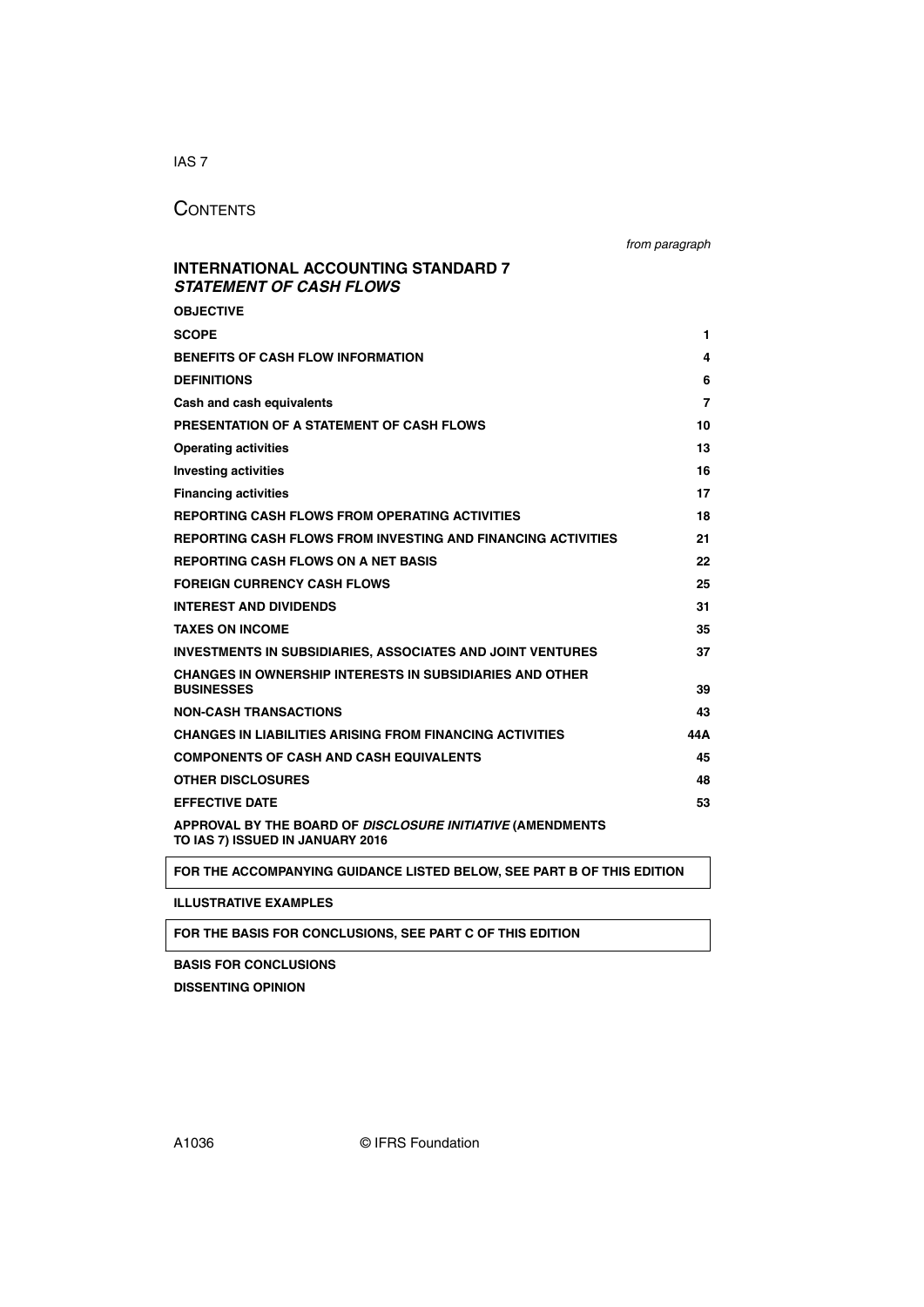International Accounting Standard 7 *Statement of Cash Flows* (IAS 7) is set out in [paragraphs 1–61](#page-3-0). All the paragraphs have equal authority but retain the IASC format of the Standard when it was adopted by the IASB. IAS 7 should be read in the context of its objective and the Basis for Conclusions, the *Preface to IFRS Standards* and the *Conceptual Framework for Financial Reporting*. IAS 8 *Accounting Policies, Changes in Accounting Estimates and Errors* provides a basis for selecting and applying accounting policies in the absence of explicit guidance.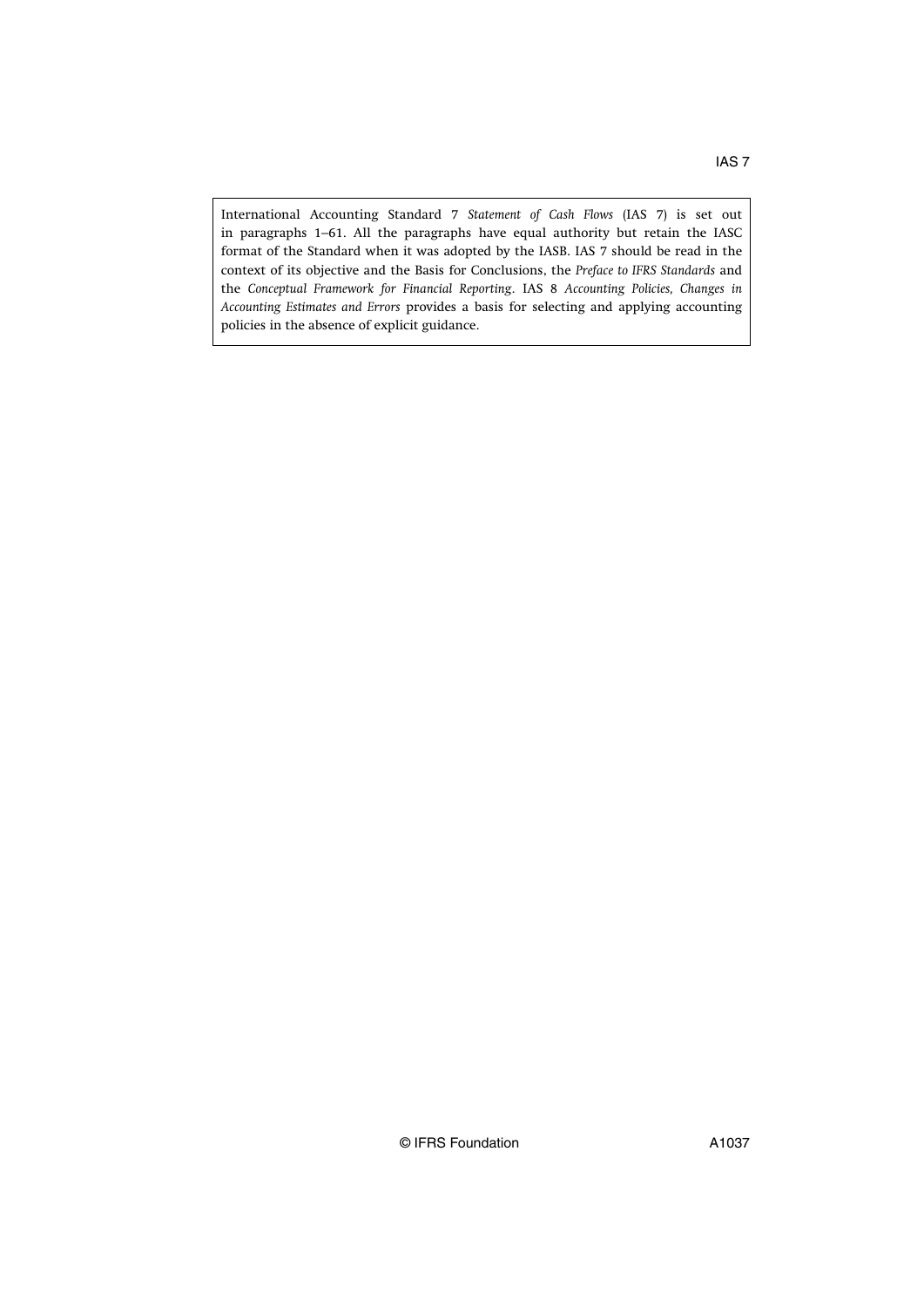## **International Accounting Standard 7 Statement of Cash Flows**<sup>1</sup>

## **Objective**

Information about the [cash flows](#page-4-0) of an entity is useful in providing users of financial statements with a basis to assess the ability of the entity to generate [cash](#page-4-0) and [cash](#page-4-0) [equivalents](#page-4-0) and the needs of the entity to utilise those cash flows. The economic decisions that are taken by users require an evaluation of the ability of an entity to generate cash and cash equivalents and the timing and certainty of their generation.

The objective of this Standard is to require the provision of information about the historical changes in cash and cash equivalents of an entity by means of a statement of cash flows which classifies cash flows during the period from [operating,](#page-4-0) [investing](#page-4-0) and [financing activities](#page-4-0).

#### **Scope**

**An entity shall prepare a statement of cash flows in accordance with the requirements of this Standard and shall present it as an integral part of its financial statements for each period for which financial statements are presented.** This Standard supersedes IAS 7 *Statement of Changes in Financial Position*, approved in July 1977. Users of an entity's financial statements are interested in how the entity generates and uses [cash](#page-4-0) and [cash equivalents.](#page-4-0) This is the case regardless of the nature of the entity's activities and irrespective of whether cash can be viewed as the product of the entity, as may be the case with a financial institution. Entities need cash for essentially the same reasons however different their principal revenue-producing activities might be. They need cash to conduct their operations, to pay their obligations, and to provide returns to their investors. Accordingly, this Standard requires all entities to present a statement of cash flows. **1**  $\overline{2}$ 3

## **Benefits of cash flow information**

A statement of cash flows, when used in conjunction with the rest of the financial statements, provides information that enables users to evaluate the changes in net assets of an entity, its financial structure (including its liquidity and solvency) and its ability to affect the amounts and timing of [cash](#page-4-0) [flows](#page-4-0) in order to adapt to changing circumstances and opportunities. Cash flow information is useful in assessing the ability of the entity to generate [cash](#page-4-0) and [cash equivalents](#page-4-0) and enables users to develop models to assess and compare the present value of the future cash flows of different entities. It also enhances the comparability of the reporting of operating 4

<span id="page-3-0"></span>IAS 7

A1038 © IFRS Foundation

<sup>1</sup> In September 2007 the IASB amended the title of IAS 7 from *Cash Flow Statements* to *Statement of Cash Flows* as a consequence of the revision of IAS 1 *Presentation of Financial Statements* in 2007.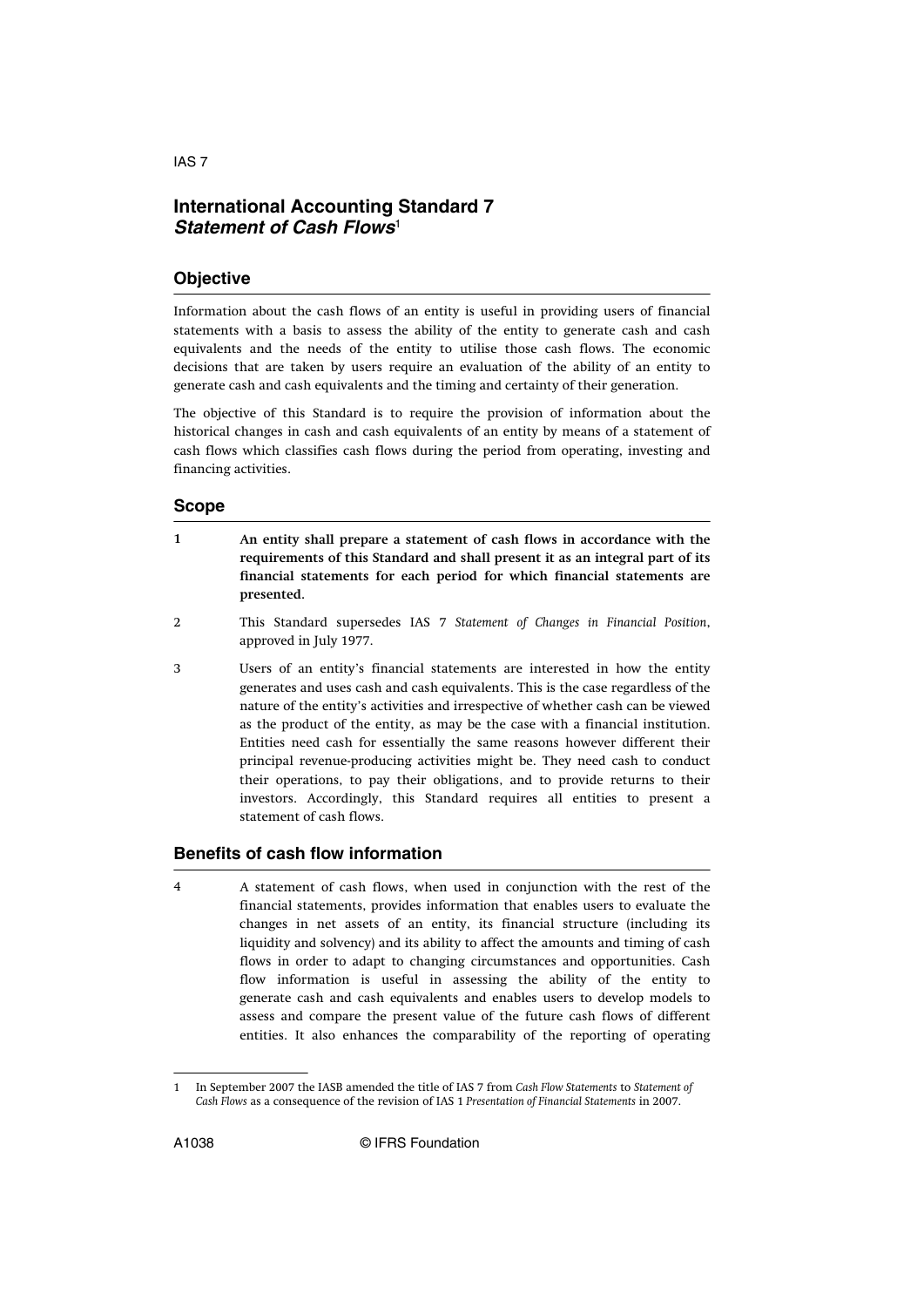performance by different entities because it eliminates the effects of using different accounting treatments for the same transactions and events.

<span id="page-4-0"></span>Historical cash flow information is often used as an indicator of the amount, timing and certainty of future cash flows. It is also useful in checking the accuracy of past assessments of future cash flows and in examining the relationship between profitability and net cash flow and the impact of changing prices. 5

## **Definitions**

**The following terms are used in this Standard with the meanings specified: 6**

*Cash* **comprises cash on hand and demand deposits.**

*Cash equivalents* **are short-term, highly liquid investments that are readily convertible to known amounts of cash and which are subject to an insignificant risk of changes in value.**

*Cash flows* **are inflows and outflows of cash and cash equivalents.**

*Operating activities* **are the principal revenue-producing activities of the entity and other activities that are not investing or financing activities.**

*Investing activities* **are the acquisition and disposal of long-term assets and other investments not included in cash equivalents.**

*Financing activities* **are activities that result in changes in the size and composition of the contributed equity and borrowings of the entity.**

#### **Cash and cash equivalents**

7

- Cash equivalents are held for the purpose of meeting short-term cash commitments rather than for investment or other purposes. For an investment to qualify as a cash equivalent it must be readily convertible to a known amount of cash and be subject to an insignificant risk of changes in value. Therefore, an investment normally qualifies as a cash equivalent only when it has a short maturity of, say, three months or less from the date of acquisition. Equity investments are excluded from cash equivalents unless they are, in substance, cash equivalents, for example in the case of preferred shares acquired within a short period of their maturity and with a specified redemption date.
- Bank borrowings are generally considered to be financing activities. However, in some countries, bank overdrafts which are repayable on demand form an integral part of an entity's cash management. In these circumstances, bank overdrafts are included as a component of cash and cash equivalents. A characteristic of such banking arrangements is that the bank balance often fluctuates from being positive to overdrawn. 8
- Cash flows exclude movements between items that constitute cash or cash equivalents because these components are part of the cash management of an entity rather than part of its operating, investing and financing activities. Cash management includes the investment of excess cash in cash equivalents.  $\mathbf{o}$

IAS 7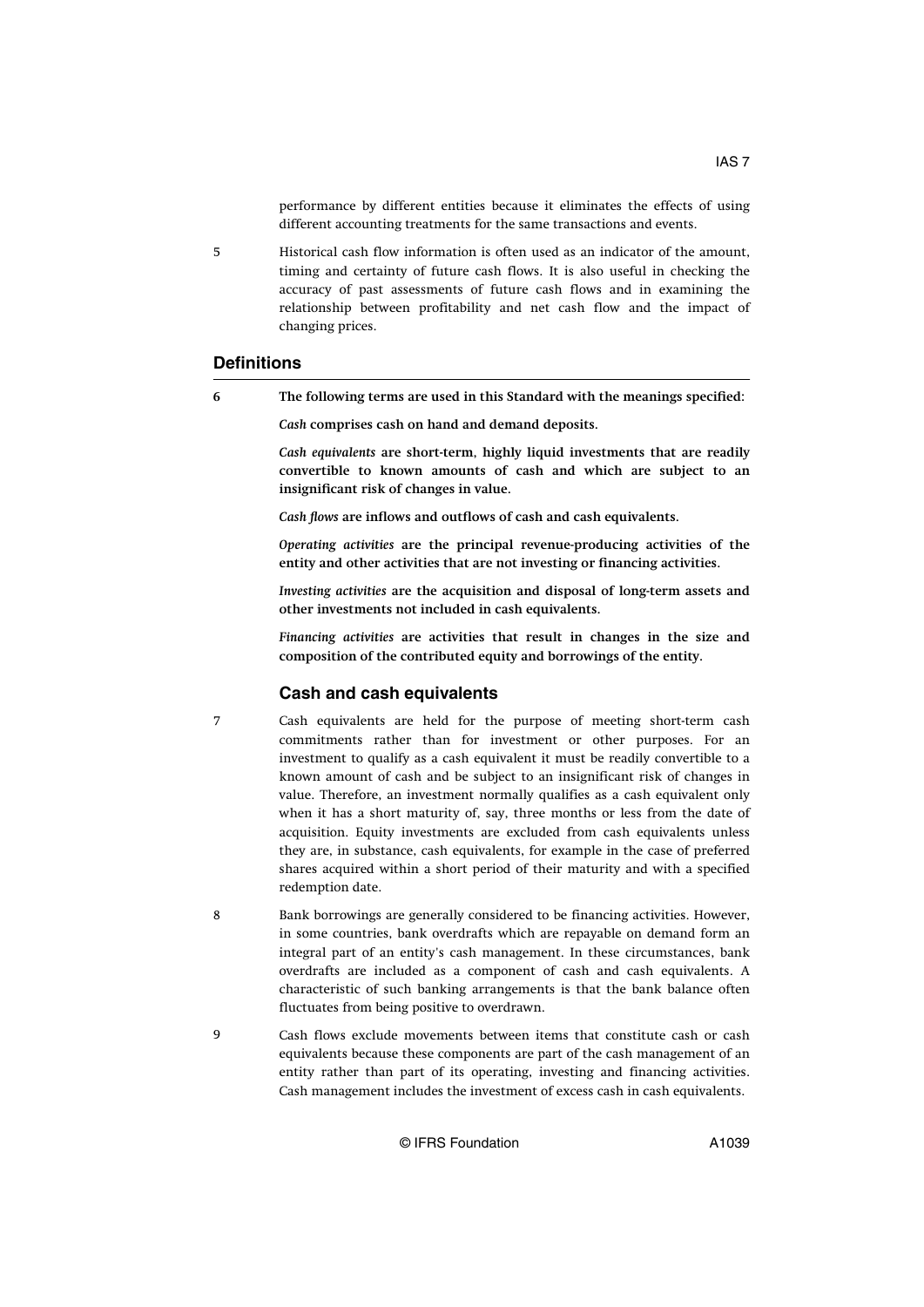**Presentation of a statement of cash flows**

- **The statement of cash flows shall report [cash flows](#page-4-0) during the period classified by [operating](#page-4-0), [investing](#page-4-0) and [financing activities](#page-4-0). 10**
- An entity presents its [cash flows](#page-4-0) from [operating,](#page-4-0) [investing](#page-4-0) and [financing](#page-4-0) [activities](#page-4-0) in a manner which is most appropriate to its business. Classification by activity provides information that allows users to assess the impact of those activities on the financial position of the entity and the amount of its [cash](#page-4-0) and [cash equivalents.](#page-4-0) This information may also be used to evaluate the relationships among those activities. 11
- A single transaction may include [cash flows](#page-4-0) that are classified differently. For example, when the cash repayment of a loan includes both interest and capital, the interest element may be classified as an [operating activity](#page-4-0) and the capital element is classified as a [financing activity](#page-4-0). 12

## **Operating activities**

- The amount of [cash flows](#page-4-0) arising from [operating activities](#page-4-0) is a key indicator of the extent to which the operations of the entity have generated sufficient cash flows to repay loans, maintain the operating capability of the entity, pay dividends and make new investments without recourse to external sources of financing. Information about the specific components of historical operating cash flows is useful, in conjunction with other information, in forecasting future operating cash flows. 13
- [Cash flows](#page-4-0) from [operating activities](#page-4-0) are primarily derived from the principal revenue-producing activities of the entity. Therefore, they generally result from the transactions and other events that enter into the determination of profit or loss. Examples of cash flows from operating activities are: 14
	- (a) cash receipts from the sale of goods and the rendering of services;
	- (b) cash receipts from royalties, fees, commissions and other revenue;
	- (c) cash payments to suppliers for goods and services;
	- (d) cash payments to and on behalf of employees;
	- (e) [deleted]
	- (f) cash payments or refunds of income taxes unless they can be specifically identified with [financing](#page-4-0) and [investing activities;](#page-4-0) and
	- (g) cash receipts and payments from contracts held for dealing or trading purposes.

Some transactions, such as the sale of an item of plant, may give rise to a gain or loss that is included in recognised profit or loss. The [cash flows](#page-4-0) relating to such transactions are cash flows from investing activities. However, cash payments to manufacture or acquire assets held for rental to others and subsequently held for sale as described in paragraph 68A of IAS 16 *Property, Plant and Equipment* are [cash flows](#page-4-0) from [operating activities](#page-4-0). The cash receipts

A1040 © IFRS Foundation

<span id="page-5-0"></span>IAS 7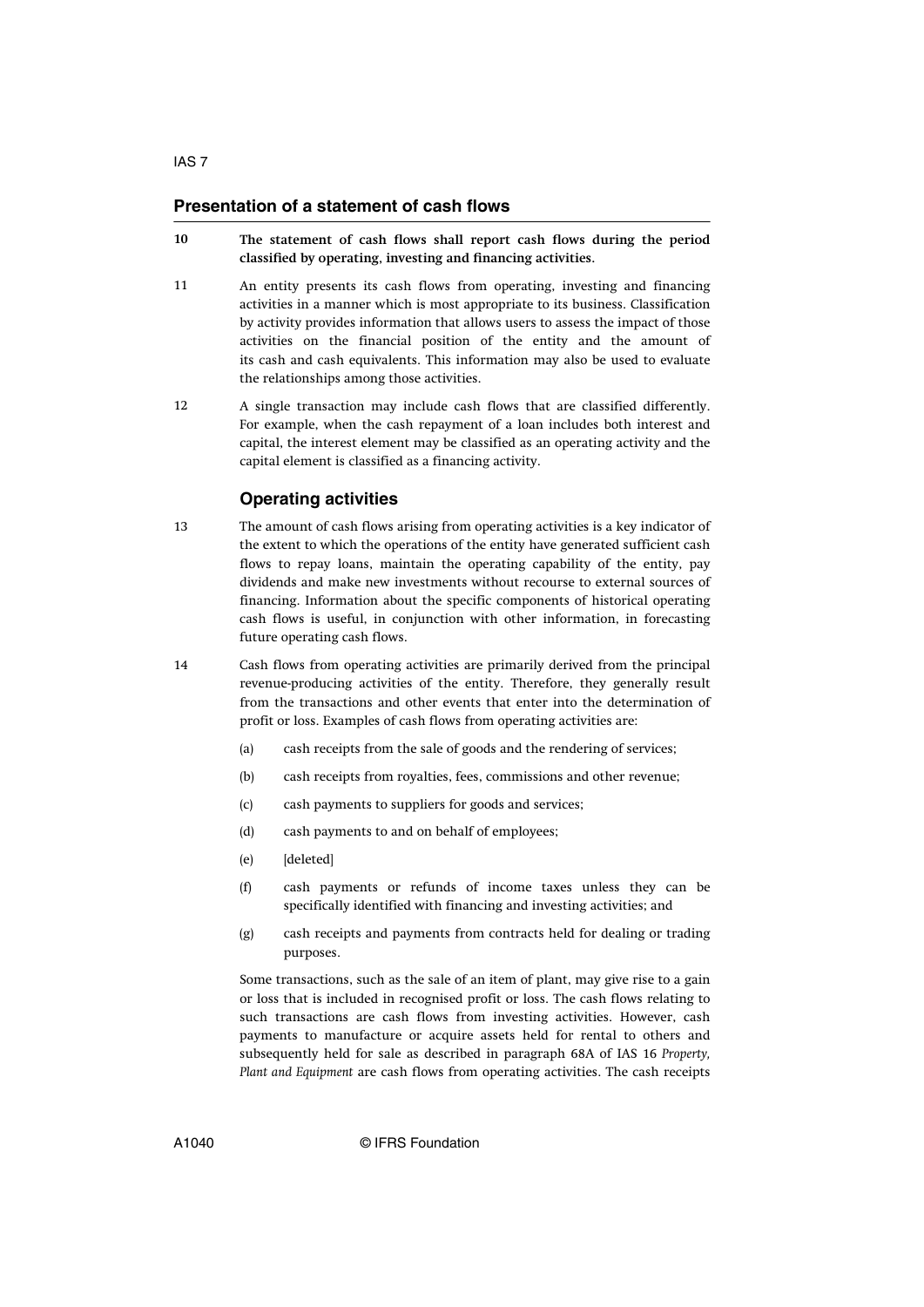from rents and subsequent sales of such assets are also cash flows from operating activities.

<span id="page-6-0"></span>An entity may hold securities and loans for dealing or trading purposes, in which case they are similar to inventory acquired specifically for resale. Therefore, [cash flows](#page-4-0) arising from the purchase and sale of dealing or trading securities are classified as [operating activities](#page-4-0). Similarly, cash advances and loans made by financial institutions are usually classified as operating activities since they relate to the main revenue-producing activity of that entity. 15

## **Investing activities**

16

- The separate disclosure of [cash flows](#page-4-0) arising from [investing activities](#page-4-0) is important because the cash flows represent the extent to which expenditures have been made for resources intended to generate future income and cash flows. Only expenditures that result in a recognised asset in the statement of financial position are eligible for classification as investing activities. Examples of cash flows arising from investing activities are:
	- (a) cash payments to acquire property, plant and equipment, intangibles and other long-term assets. These payments include those relating to capitalised development costs and self-constructed property, plant and equipment;
	- (b) cash receipts from sales of property, plant and equipment, intangibles and other long-term assets;
	- (c) cash payments to acquire equity or debt instruments of other entities and interests in joint ventures (other than payments for those instruments considered to be [cash equivalents](#page-4-0) or those held for dealing or trading purposes);
	- (d) cash receipts from sales of equity or debt instruments of other entities and interests in joint ventures (other than receipts for those instruments considered to be [cash equivalents](#page-4-0) and those held for dealing or trading purposes);
	- (e) cash advances and loans made to other parties (other than advances and loans made by a financial institution);
	- (f) cash receipts from the repayment of advances and loans made to other parties (other than advances and loans of a financial institution);
	- (g) cash payments for futures contracts, forward contracts, option contracts and swap contracts except when the contracts are held for dealing or trading purposes, or the payments are classified as [financing](#page-4-0) [activities;](#page-4-0) and
	- (h) cash receipts from futures contracts, forward contracts, option contracts and swap contracts except when the contracts are held for dealing or trading purposes, or the receipts are classified as financing activities.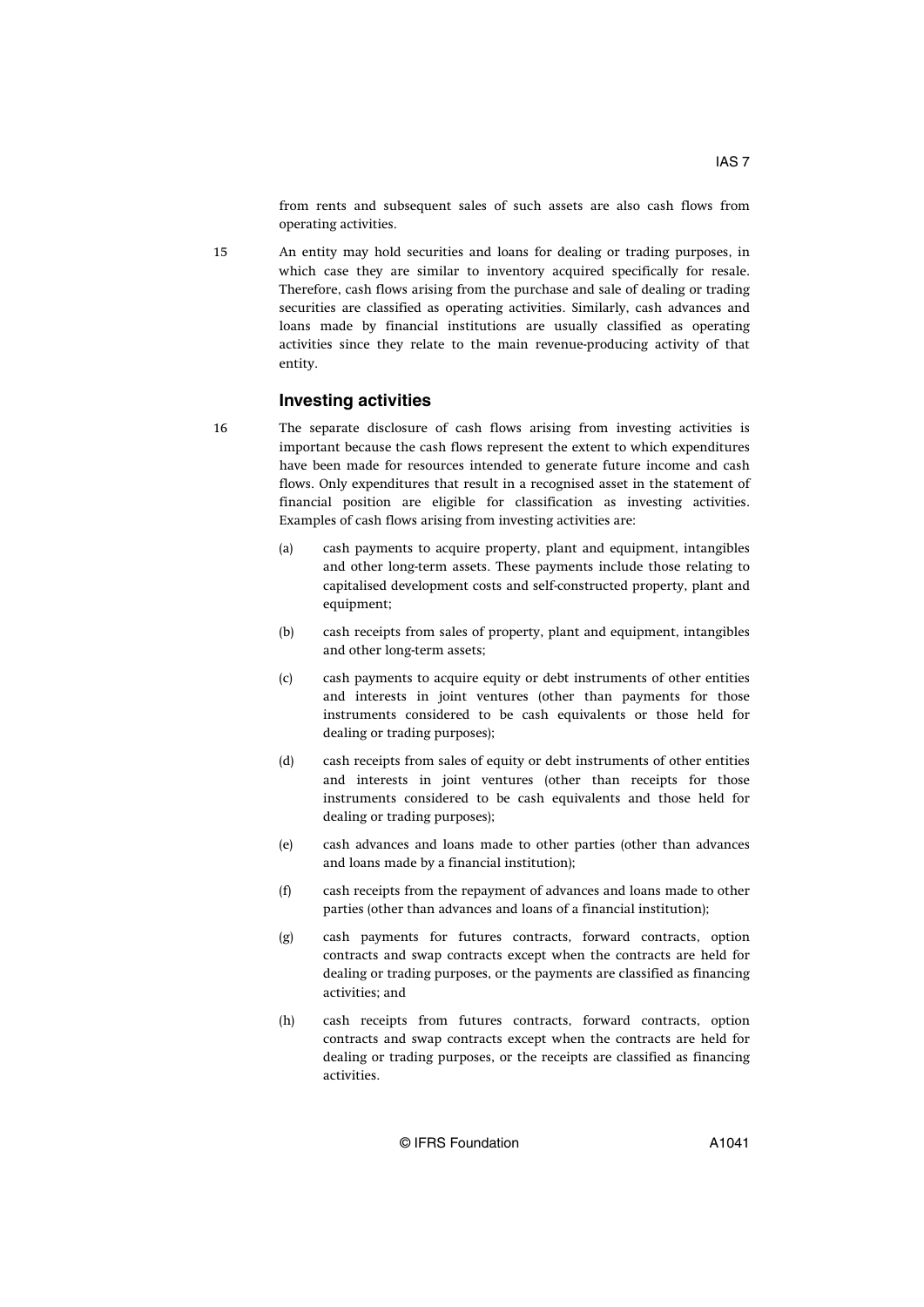<span id="page-7-0"></span>When a contract is accounted for as a hedge of an identifiable position the cash flows of the contract are classified in the same manner as the cash flows of the position being hedged.

#### **Financing activities**

The separate disclosure of [cash flows](#page-4-0) arising from [financing activities](#page-4-0) is important because it is useful in predicting claims on future cash flows by providers of capital to the entity. Examples of cash flows arising from financing activities are: 17

- (a) cash proceeds from issuing shares or other equity instruments;
- (b) cash payments to owners to acquire or redeem the entity's shares;
- (c) cash proceeds from issuing debentures, loans, notes, bonds, mortgages and other short-term or long-term borrowings;
- (d) cash repayments of amounts borrowed; and
- (e) cash payments by a lessee for the reduction of the outstanding liability relating to a lease.

## **Reporting cash flows from operating activities**

**18**

**An entity shall report [cash flows](#page-4-0) from [operating activities](#page-4-0) using either:**

- **(a) the direct method, whereby major classes of gross cash receipts and gross cash payments are disclosed; or**
- **(b) the indirect method, whereby profit or loss is adjusted for the effects of transactions of a non-cash nature, any deferrals or accruals of past or future operating cash receipts or payments, and items of income or expense associated with [investing](#page-4-0) or [financing](#page-4-0) [cash flows](#page-4-0).**
- Entities are encouraged to report [cash flows](#page-4-0) from [operating activities](#page-4-0) using the direct method. The direct method provides information which may be useful in estimating future cash flows and which is not available under the indirect method. Under the direct method, information about major classes of gross cash receipts and gross cash payments may be obtained either: 19
	- (a) from the accounting records of the entity; or
	- (b) by adjusting sales, cost of sales (interest and similar income and interest expense and similar charges for a financial institution) and other items in the statement of comprehensive income for:
		- (i) changes during the period in inventories and [operating](#page-4-0) receivables and payables;
		- (ii) other non-cash items; and
		- (iii) other items for which the cash effects are [investing](#page-4-0) or [financing cash flows](#page-4-0).

A1042 © IFRS Foundation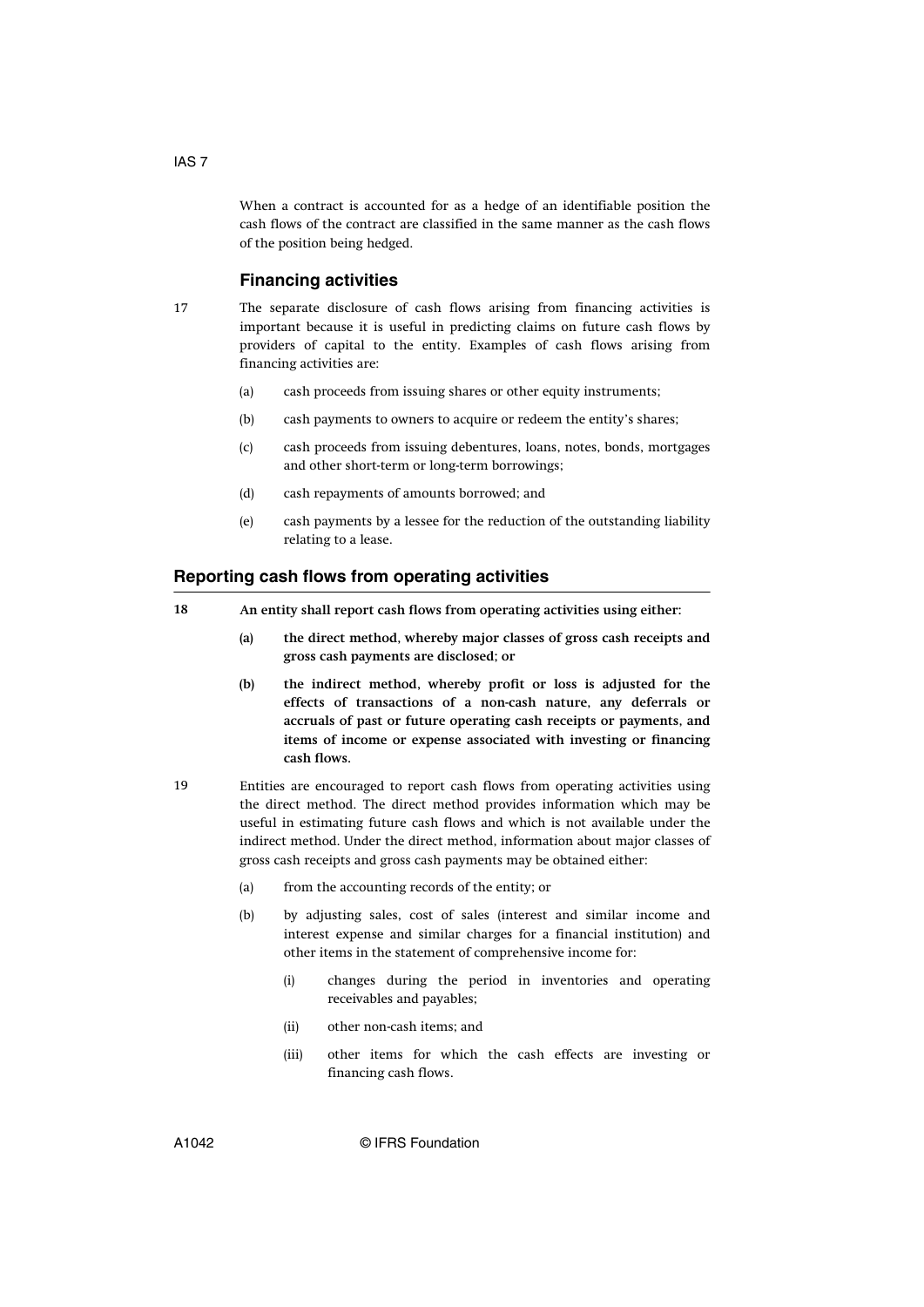- Under the indirect method, the net cash flow from [operating activities](#page-4-0) is determined by adjusting profit or loss for the effects of:
	- (a) changes during the period in inventories and operating receivables and payables;
	- (b) non-cash items such as depreciation, provisions, deferred taxes, unrealised foreign currency gains and losses, and undistributed profits of associates; and
	- (c) all other items for which the cash effects are [investing](#page-4-0) or [financing](#page-4-0) [cash flows](#page-4-0).

Alternatively, the net cash flow from operating activities may be presented under the indirect method by showing the revenues and expenses disclosed in the statement of comprehensive income and the changes during the period in inventories and operating receivables and payables.

#### **Reporting cash flows from investing and financing activities**

**An entity shall report separately major classes of gross cash receipts and gross cash payments arising from [investing](#page-4-0) and [financing activities](#page-4-0), except to the extent that [cash flows](#page-4-0) described in paragraphs 22 and 24 are reported on a net basis. 21**

#### **Reporting cash flows on a net basis**

- **[Cash flows](#page-4-0) arising from the following [operating](#page-4-0), [investing](#page-4-0) or [financing](#page-4-0) [activities](#page-4-0) may be reported on a net basis: 22**
	- **(a) cash receipts and payments on behalf of customers when the cash flows reflect the activities of the customer rather than those of the entity; and**
	- **(b) cash receipts and payments for items in which the turnover is quick, the amounts are large, and the maturities are short.**
- Examples of cash receipts and payments referred to in paragraph 22(a) are: 23
	- (a) the acceptance and repayment of demand deposits of a bank;
	- (b) funds held for customers by an investment entity; and
	- (c) rents collected on behalf of, and paid over to, the owners of properties.
- Examples of cash receipts and payments referred to in paragraph 22(b) are advances made for, and the repayment of: 23A
	- (a) principal amounts relating to credit card customers;
	- (b) the purchase and sale of investments; and
	- (c) other short-term borrowings, for example, those which have a maturity period of three months or less.

© IFRS Foundation A1043

<span id="page-8-0"></span>20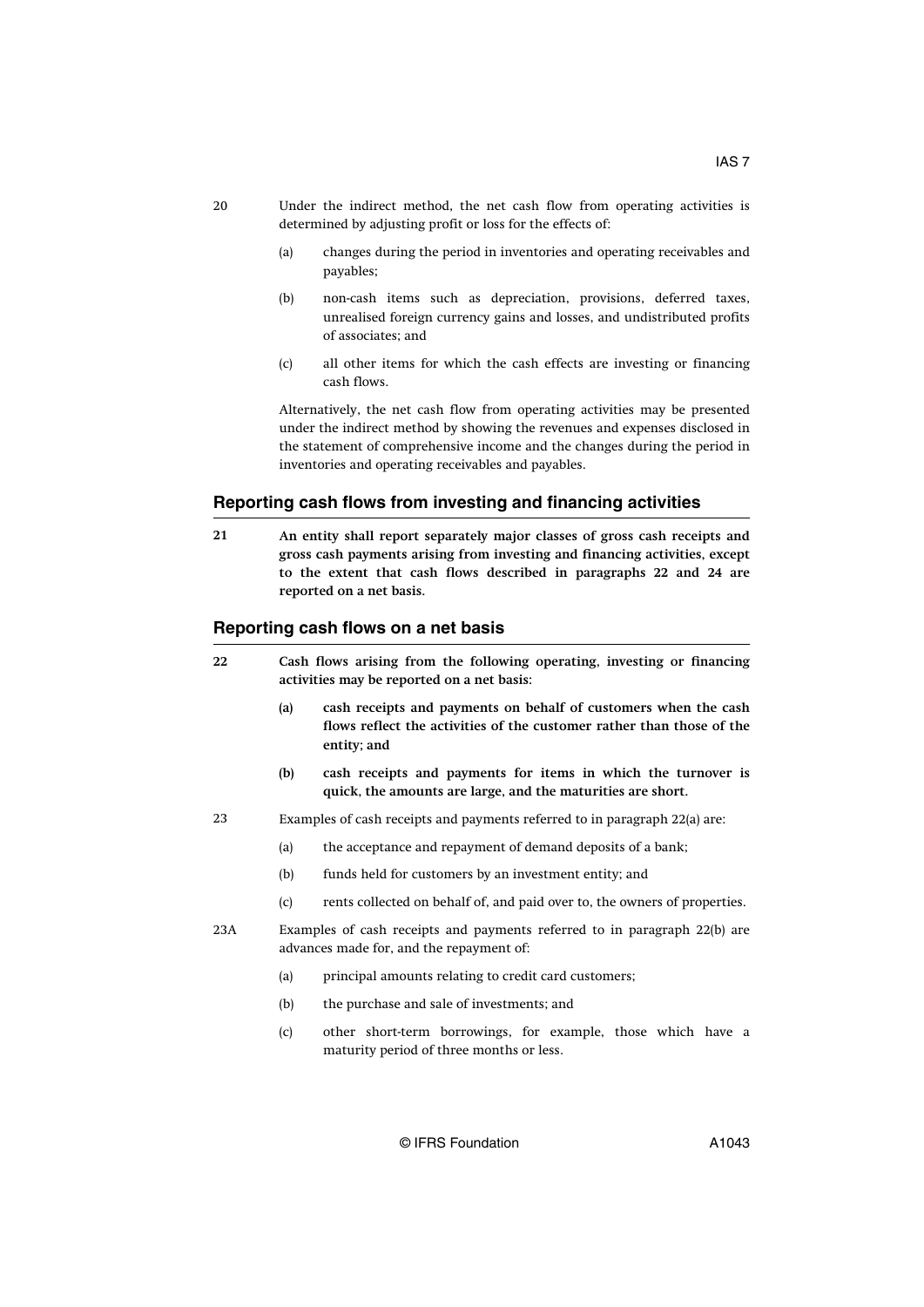- **[Cash flows](#page-4-0) arising from each of the following activities of a financial institution may be reported on a net basis: 24**
	- **(a) cash receipts and payments for the acceptance and repayment of deposits with a fixed maturity date;**
	- **(b) the placement of deposits with and withdrawal of deposits from other financial institutions; and**
	- **(c) cash advances and loans made to customers and the repayment of those advances and loans.**

## **Foreign currency cash flows**

- **[Cash flows](#page-4-0) arising from transactions in a foreign currency shall be recorded in an entity's functional currency by applying to the foreign currency amount the exchange rate between the functional currency and the foreign currency at the date of the cash flow. 25**
- **The [cash flows](#page-4-0) of a foreign subsidiary shall be translated at the exchange rates between the functional currency and the foreign currency at the dates of the cash flows. 26**
- [Cash flows](#page-4-0) denominated in a foreign currency are reported in a manner consistent with IAS 21 *The Effects of Changes in Foreign Exchange Rates*. This permits the use of an exchange rate that approximates the actual rate. For example, a weighted average exchange rate for a period may be used for recording foreign currency transactions or the translation of the cash flows of a foreign subsidiary. However, IAS 21 does not permit use of the exchange rate at the end of the reporting period when translating the cash flows of a foreign subsidiary. 27
- Unrealised gains and losses arising from changes in foreign currency exchange rates are not [cash flows.](#page-4-0) However, the effect of exchange rate changes on [cash](#page-4-0) and [cash equivalents](#page-4-0) held or due in a foreign currency is reported in the statement of cash flows in order to reconcile cash and cash equivalents at the beginning and the end of the period. This amount is presented separately from cash flows from [operating,](#page-4-0) [investing](#page-4-0) and [financing activities](#page-4-0) and includes the differences, if any, had those cash flows been reported at end of period exchange rates. 28
- [Deleted] **29**
- [Deleted] 30

#### **Interest and dividends**

- **[Cash flows](#page-4-0) from interest and dividends received and paid shall each be disclosed separately. Each shall be classified in a consistent manner from period to period as either [operating](#page-4-0), [investing](#page-4-0) or [financing activities](#page-4-0). 31**
- The total amount of interest paid during a period is disclosed in the statement of cash flows whether it has been recognised as an expense in profit or loss or capitalised in accordance with IAS 23 *Borrowing Costs*. 32

<span id="page-9-0"></span>IAS 7

A1044 © IFRS Foundation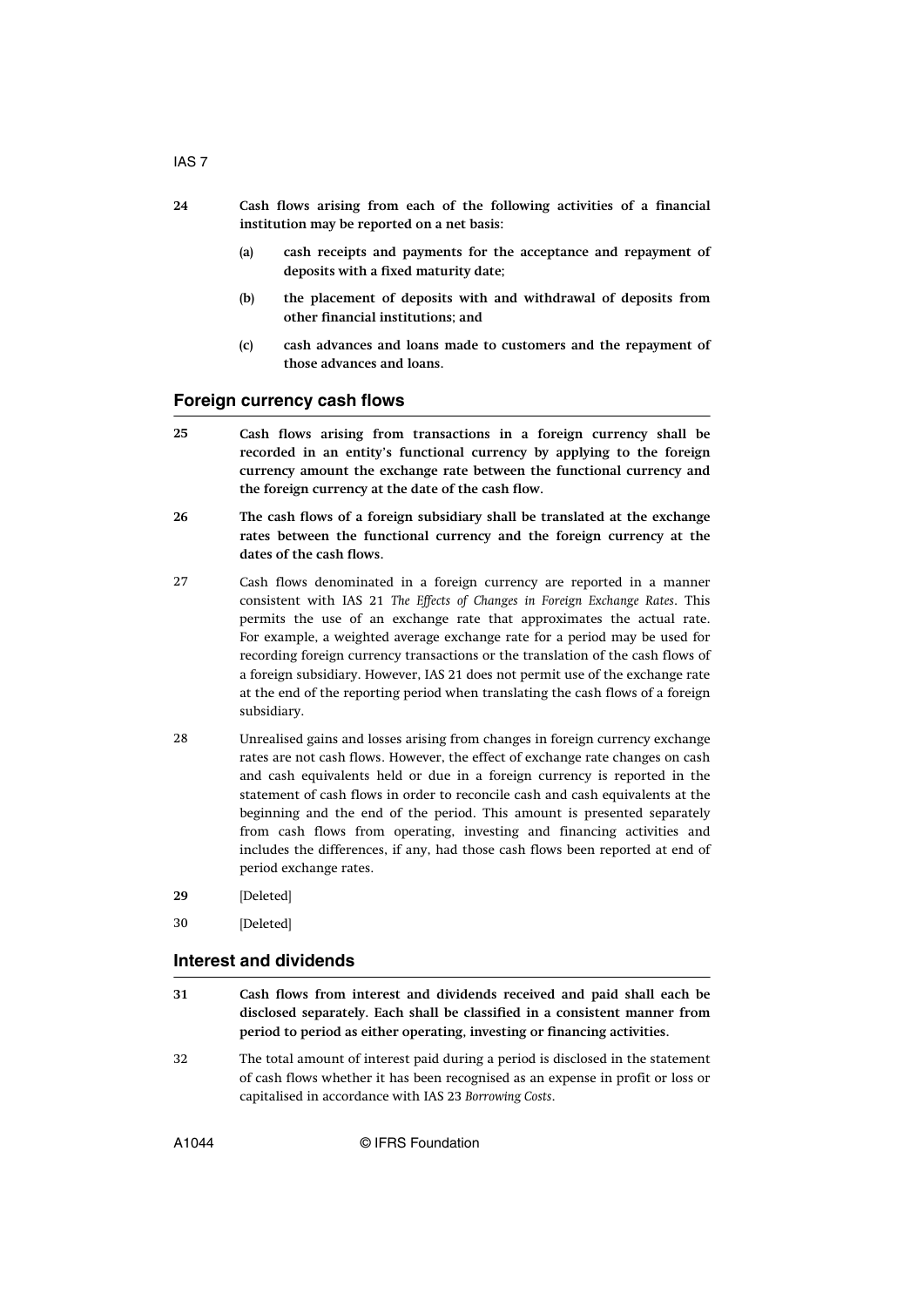- <span id="page-10-0"></span>Interest paid and interest and dividends received are usually classified as [operating cash flows](#page-4-0) for a financial institution. However, there is no consensus on the classification of these cash flows for other entities. Interest paid and interest and dividends received may be classified as operating cash flows because they enter into the determination of profit or loss. Alternatively, interest paid and interest and dividends received may be classified as [financing](#page-4-0) cash flows and [investing](#page-4-0) cash flows respectively, because they are costs of obtaining financial resources or returns on investments. 33
- Dividends paid may be classified as a [financing cash flow](#page-4-0) because they are a cost of obtaining financial resources. Alternatively, dividends paid may be classified as a component of cash flows from [operating activities](#page-4-0) in order to assist users to determine the ability of an entity to pay dividends out of operating cash flows. 34

#### **Taxes on income**

- **[Cash flows](#page-4-0) arising from taxes on income shall be separately disclosed and shall be classified as cash flows from [operating activities](#page-4-0) unless they can be specifically identified with [financing](#page-4-0) and [investing activities](#page-4-0). 35**
- Taxes on income arise on transactions that give rise to [cash flows](#page-4-0) that are classified as [operating,](#page-4-0) [investing](#page-4-0) or [financing activities](#page-4-0) in a statement of cash flows. While tax expense may be readily identifiable with investing or financing activities, the related tax cash flows are often impracticable to identify and may arise in a different period from the cash flows of the underlying transaction. Therefore, taxes paid are usually classified as cash flows from operating activities. However, when it is practicable to identify the tax cash flow with an individual transaction that gives rise to cash flows that are classified as investing or financing activities the tax cash flow is classified as an investing or financing activity as appropriate. When tax cash flows are allocated over more than one class of activity, the total amount of taxes paid is disclosed. 36

#### **Investments in subsidiaries, associates and joint ventures**

- When accounting for an investment in an associate, a joint venture or a subsidiary accounted for by use of the equity or cost method, an investor restricts its reporting in the statement of cash flows to the [cash flows](#page-4-0) between itself and the investee, for example, to dividends and advances. 37
- An entity that reports its interest in an associate or a joint venture using the equity method includes in its statement of cash flows the cash flows in respect of its investments in the associate or joint venture, and distributions and other payments or receipts between it and the associate or joint venture. 38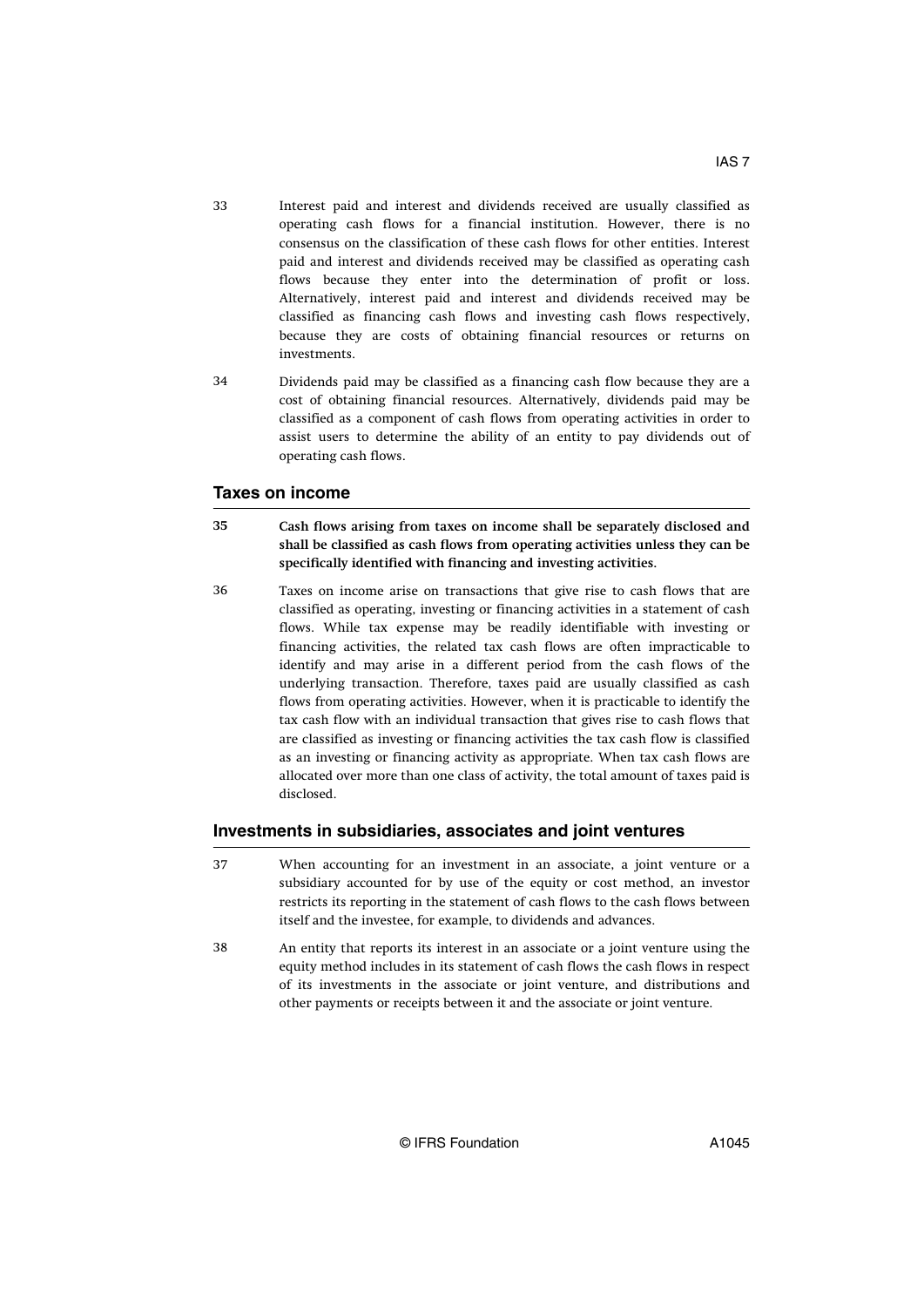## <span id="page-11-0"></span>**Changes in ownership interests in subsidiaries and other businesses**

| 39   | The aggregate cash flows arising from obtaining or losing control of<br>subsidiaries or other businesses shall be presented separately and classified<br>as investing activities.                                                                                                                                                                                                                                                                                                                                        |                                                                                                                                                                                                       |  |
|------|--------------------------------------------------------------------------------------------------------------------------------------------------------------------------------------------------------------------------------------------------------------------------------------------------------------------------------------------------------------------------------------------------------------------------------------------------------------------------------------------------------------------------|-------------------------------------------------------------------------------------------------------------------------------------------------------------------------------------------------------|--|
| 40   | An entity shall disclose, in aggregate, in respect of both obtaining and<br>losing control of subsidiaries or other businesses during the period each of<br>the following:                                                                                                                                                                                                                                                                                                                                               |                                                                                                                                                                                                       |  |
|      | (a)                                                                                                                                                                                                                                                                                                                                                                                                                                                                                                                      | the total consideration paid or received;                                                                                                                                                             |  |
|      | (b)                                                                                                                                                                                                                                                                                                                                                                                                                                                                                                                      | the portion of the consideration consisting of cash and cash<br>equivalents;                                                                                                                          |  |
|      | (c)                                                                                                                                                                                                                                                                                                                                                                                                                                                                                                                      | the amount of cash and cash equivalents in the subsidiaries or other<br>businesses over which control is obtained or lost; and                                                                        |  |
|      | (d)                                                                                                                                                                                                                                                                                                                                                                                                                                                                                                                      | the amount of the assets and liabilities other than cash or cash<br>equivalents in the subsidiaries or other businesses over which<br>control is obtained or lost, summarised by each major category. |  |
| 40A  | An investment entity, as defined in IFRS 10 Consolidated Financial Statements,<br>need not apply paragraphs 40(c) or 40(d) to an investment in a subsidiary that<br>is required to be measured at fair value through profit or loss.                                                                                                                                                                                                                                                                                     |                                                                                                                                                                                                       |  |
| 41   | The separate presentation of the cash flow effects of obtaining or losing<br>control of subsidiaries or other businesses as single line items, together with<br>the separate disclosure of the amounts of assets and liabilities acquired or<br>disposed of, helps to distinguish those cash flows from the cash flows arising<br>from the other operating, investing and financing activities. The cash flow<br>effects of losing control are not deducted from those of obtaining control.                             |                                                                                                                                                                                                       |  |
| 42   | The aggregate amount of the cash paid or received as consideration for<br>obtaining or losing control of subsidiaries or other businesses is reported in<br>the statement of cash flows net of cash and cash equivalents acquired or<br>disposed of as part of such transactions, events or changes in circumstances.                                                                                                                                                                                                    |                                                                                                                                                                                                       |  |
| 42 A | Cash flows arising from changes in ownership interests in a subsidiary that do<br>not result in a loss of control shall be classified as cash flows from financing<br>activities, unless the subsidiary is held by an investment entity, as defined in<br>IFRS 10, and is required to be measured at fair value through profit or loss.                                                                                                                                                                                  |                                                                                                                                                                                                       |  |
| 42B  | Changes in ownership interests in a subsidiary that do not result in a loss of<br>control, such as the subsequent purchase or sale by a parent of a subsidiary's<br>equity instruments, are accounted for as equity transactions (see IFRS 10),<br>unless the subsidiary is held by an investment entity and is required to be<br>measured at fair value through profit or loss. Accordingly, the resulting cash<br>flows are classified in the same way as other transactions with owners<br>described in paragraph 17. |                                                                                                                                                                                                       |  |

A1046 **C** IFRS Foundation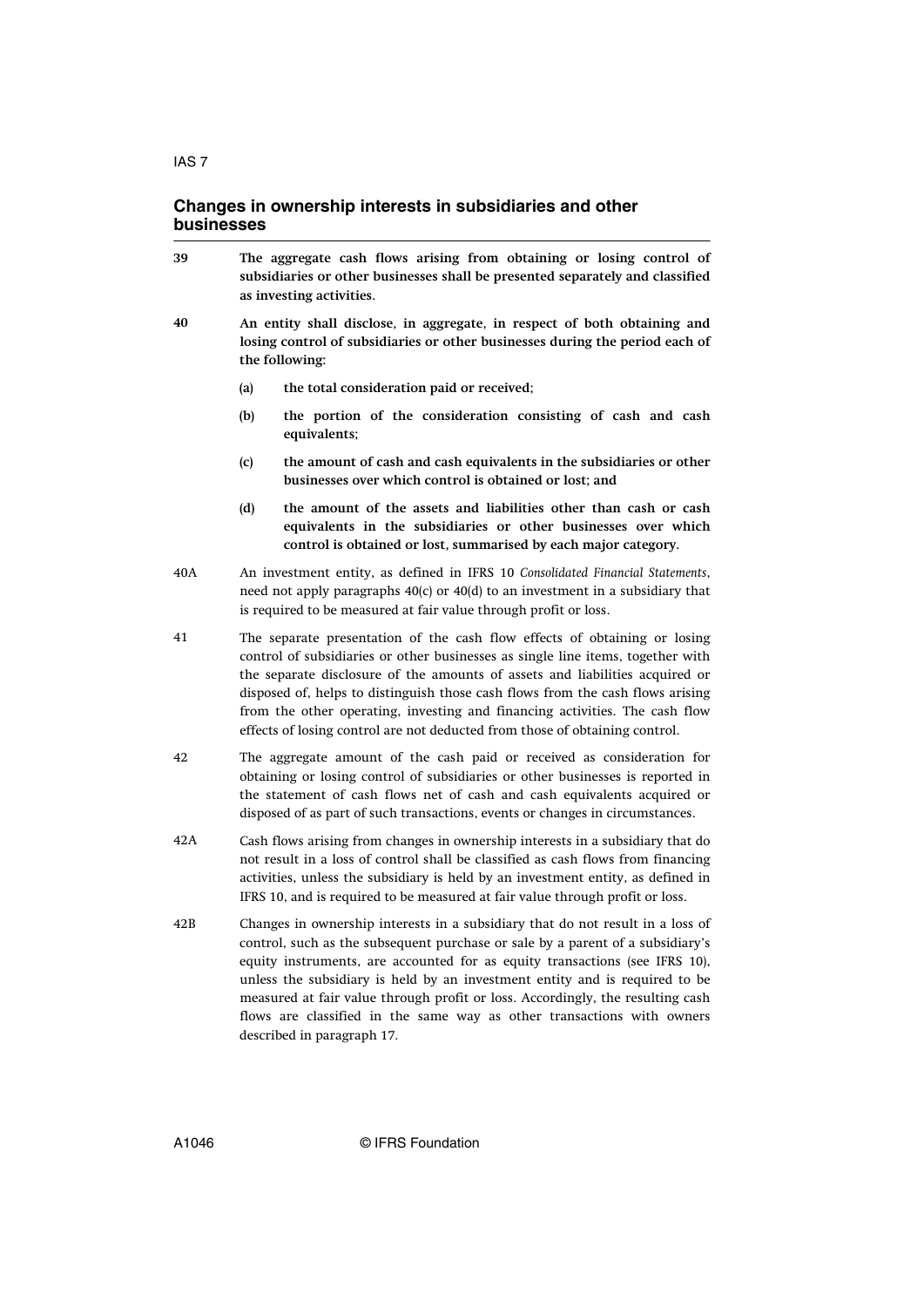#### <span id="page-12-0"></span>**Non-cash transactions**

- **Investing and financing transactions that do not require the use of [cash](#page-4-0) or [cash equivalents](#page-4-0) shall be excluded from a statement of cash flows. Such transactions shall be disclosed elsewhere in the financial statements in a way that provides all the relevant information about these [investing](#page-4-0) and [financing activities](#page-4-0). 43**
- Many [investing](#page-4-0) and [financing activities](#page-4-0) do not have a direct impact on current [cash flows](#page-4-0) although they do affect the capital and asset structure of an entity. The exclusion of non-cash transactions from the statement of cash flows is consistent with the objective of a statement of cash flows as these items do not involve cash flows in the current period. Examples of non-cash transactions are: 44
	- (a) the acquisition of assets either by assuming directly related liabilities or by means of a lease;
	- (b) the acquisition of an entity by means of an equity issue; and
	- (c) the conversion of debt to equity.

## **Changes in liabilities arising from financing activities**

- **An entity shall provide disclosures that enable users of financial statements to evaluate changes in liabilities arising from [financing](#page-4-0) [activities](#page-4-0), including both changes arising from [cash flows](#page-4-0) and non-cash changes. 44A**
- To the extent necessary to satisfy the requirement in paragraph 44A, an entity shall disclose the following changes in liabilities arising from [financing](#page-4-0) [activities](#page-4-0): 44B
	- (a) changes from financing [cash flows;](#page-4-0)
	- (b) changes arising from obtaining or losing control of subsidiaries or other businesses;
	- (c) the effect of changes in foreign exchange rates;
	- (d) changes in fair values; and
	- (e) other changes.
- Liabilities arising from [financing activities](#page-4-0) are liabilities for which [cash flows](#page-4-0) were, or future cash flows will be, classified in the statement of cash flows as cash flows from financing activities. In addition, the disclosure requirement in paragraph 44A also applies to changes in financial assets (for example, assets that hedge liabilities arising from financing activities) if cash flows from those financial assets were, or future cash flows will be, included in cash flows from financing activities. 44C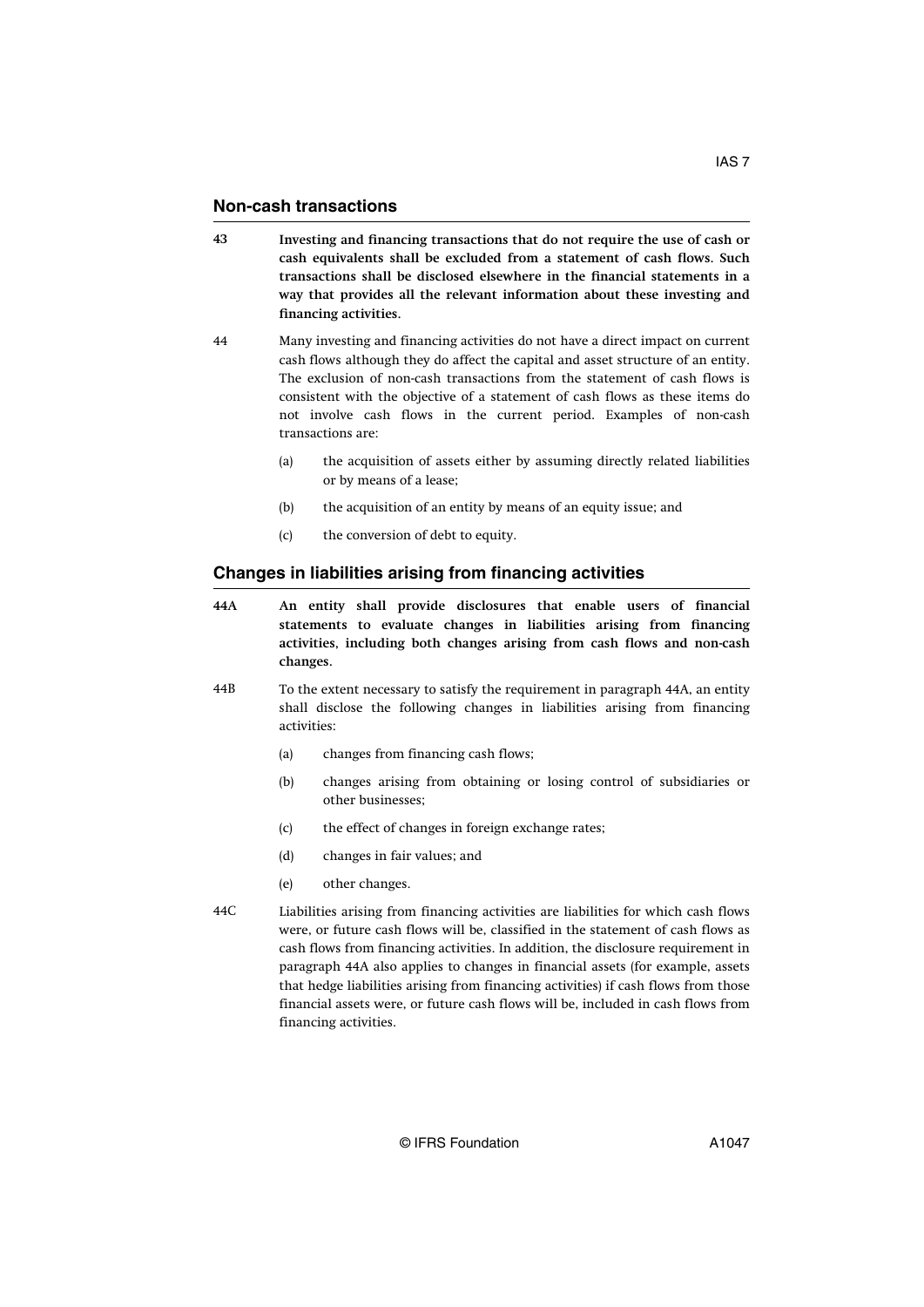- One way to fulfil the disclosure requirement in paragraph 44A is by providing a reconciliation between the opening and closing balances in the statement of financial position for liabilities arising from [financing activities,](#page-4-0) including the changes identified in paragraph 44B. Where an entity discloses such a reconciliation, it shall provide sufficient information to enable users of the financial statements to link items included in the reconciliation to the statement of financial position and the statement of cash flows. 44D
- If an entity provides the disclosure required by paragraph 44A in combination with disclosures of changes in other assets and liabilities, it shall disclose the changes in liabilities arising from [financing activities](#page-4-0) separately from changes in those other assets and liabilities. 44E

## **Components of cash and cash equivalents**

- **An entity shall disclose the components of [cash](#page-4-0) and [cash equivalents](#page-4-0) and shall present a reconciliation of the amounts in its statement of cash flows with the equivalent items reported in the statement of financial position. 45**
- In view of the variety of cash management practices and banking arrangements around the world and in order to comply with IAS 1 *Presentation of Financial Statements*, an entity discloses the policy which it adopts in determining the composition of [cash](#page-4-0) and [cash equivalents.](#page-4-0) 46
- The effect of any change in the policy for determining components of [cash](#page-4-0) and [cash equivalents](#page-4-0), for example, a change in the classification of financial instruments previously considered to be part of an entity's investment portfolio, is reported in accordance with IAS 8 *Accounting Policies, Changes in Accounting Estimates and Errors*. 47

#### **Other disclosures**

- **An entity shall disclose, together with a commentary by management, the amount of significant [cash](#page-4-0) and [cash equivalent](#page-4-0) balances held by the entity that are not available for use by the group. 48**
- There are various circumstances in which [cash](#page-4-0) and [cash equivalent](#page-4-0) balances held by an entity are not available for use by the group. Examples include cash and cash equivalent balances held by a subsidiary that operates in a country where exchange controls or other legal restrictions apply when the balances are not available for general use by the parent or other subsidiaries. 49
- Additional information may be relevant to users in understanding the financial position and liquidity of an entity. Disclosure of this information, together with a commentary by management, is encouraged and may include: 50
	- (a) the amount of undrawn borrowing facilities that may be available for future operating activities and to settle capital commitments, indicating any restrictions on the use of these facilities;
	- (b) [deleted]

A1048 © IFRS Foundation

<span id="page-13-0"></span>IAS 7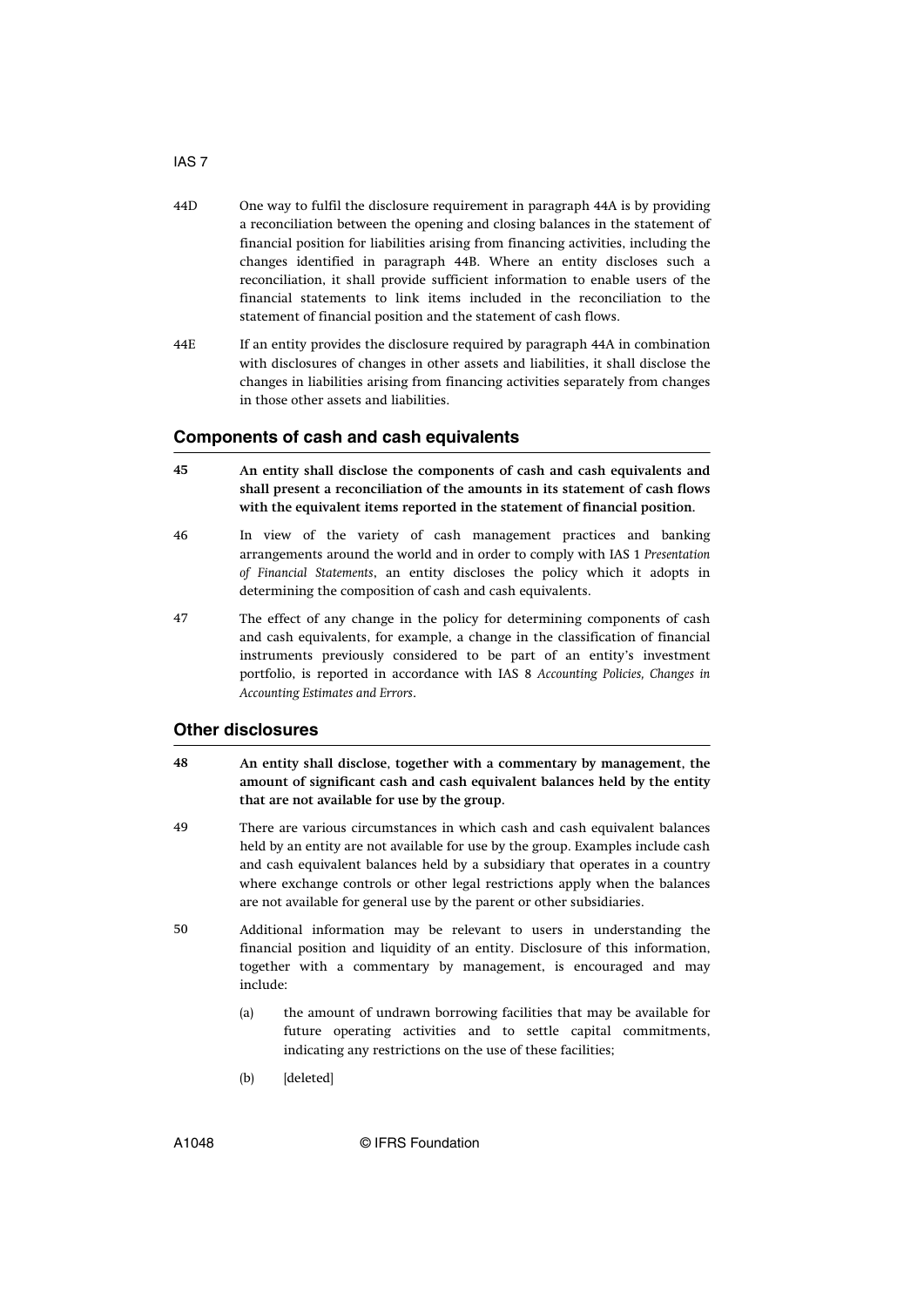- <span id="page-14-0"></span>(c) the aggregate amount of cash flows that represent increases in operating capacity separately from those cash flows that are required to maintain operating capacity; and
- (d) the amount of the cash flows arising from the operating, investing and financing activities of each reportable segment (see IFRS 8 *Operating Segments*).
- The separate disclosure of [cash flows](#page-4-0) that represent increases in operating capacity and cash flows that are required to maintain operating capacity is useful in enabling the user to determine whether the entity is [investing](#page-4-0) adequately in the maintenance of its operating capacity. An entity that does not invest adequately in the maintenance of its operating capacity may be prejudicing future profitability for the sake of current liquidity and distributions to owners. 51
- The disclosure of segmental [cash flows](#page-4-0) enables users to obtain a better understanding of the relationship between the cash flows of the business as a whole and those of its component parts and the availability and variability of segmental cash flows. 52

#### **Effective date**

- This Standard becomes operative for financial statements covering periods beginning on or after 1 January 1994. 53
- IAS 27 (as amended in 2008) amended [paragraphs 39–42](#page-11-0) and added [paragraphs 42A and 42B.](#page-11-0) An entity shall apply those amendments for annual periods beginning on or after 1 July 2009. If an entity applies IAS 27 (amended 2008) for an earlier period, the amendments shall be applied for that earlier period. The amendments shall be applied retrospectively. 54
- [Paragraph 14](#page-5-0) was amended by *Improvements to IFRSs* issued in May 2008. An entity shall apply that amendment for annual periods beginning on or after 1 January 2009. Earlier application is permitted. If an entity applies the amendment for an earlier period it shall disclose that fact and apply paragraph 68A of IAS 16. 55
- [Paragraph 16](#page-6-0) was amended by *Improvements to IFRSs* issued in April 2009. An entity shall apply that amendment for annual periods beginning on or after 1 January 2010. Earlier application is permitted. If an entity applies the amendment for an earlier period it shall disclose that fact. 56
- IFRS 10 and IFRS 11 *Joint Arrangements*, issued in May 2011, amended [paragraphs 37](#page-10-0), [38](#page-10-0) and [42B](#page-11-0) and deleted paragraph 50(b). An entity shall apply those amendments when it applies IFRS 10 and IFRS 11. 57
- *Investment Entities* (Amendments to IFRS 10, IFRS 12 and IAS 27), issued in October 2012, amended paragraphs 42A and 42B and added paragraph 40A. An entity shall apply those amendments for annual periods beginning on or after 1 January 2014. Earlier application of *Investment Entities* is permitted. If an entity applies those amendments earlier it shall also apply all amendments included in *Investment Entities* at the same time. 58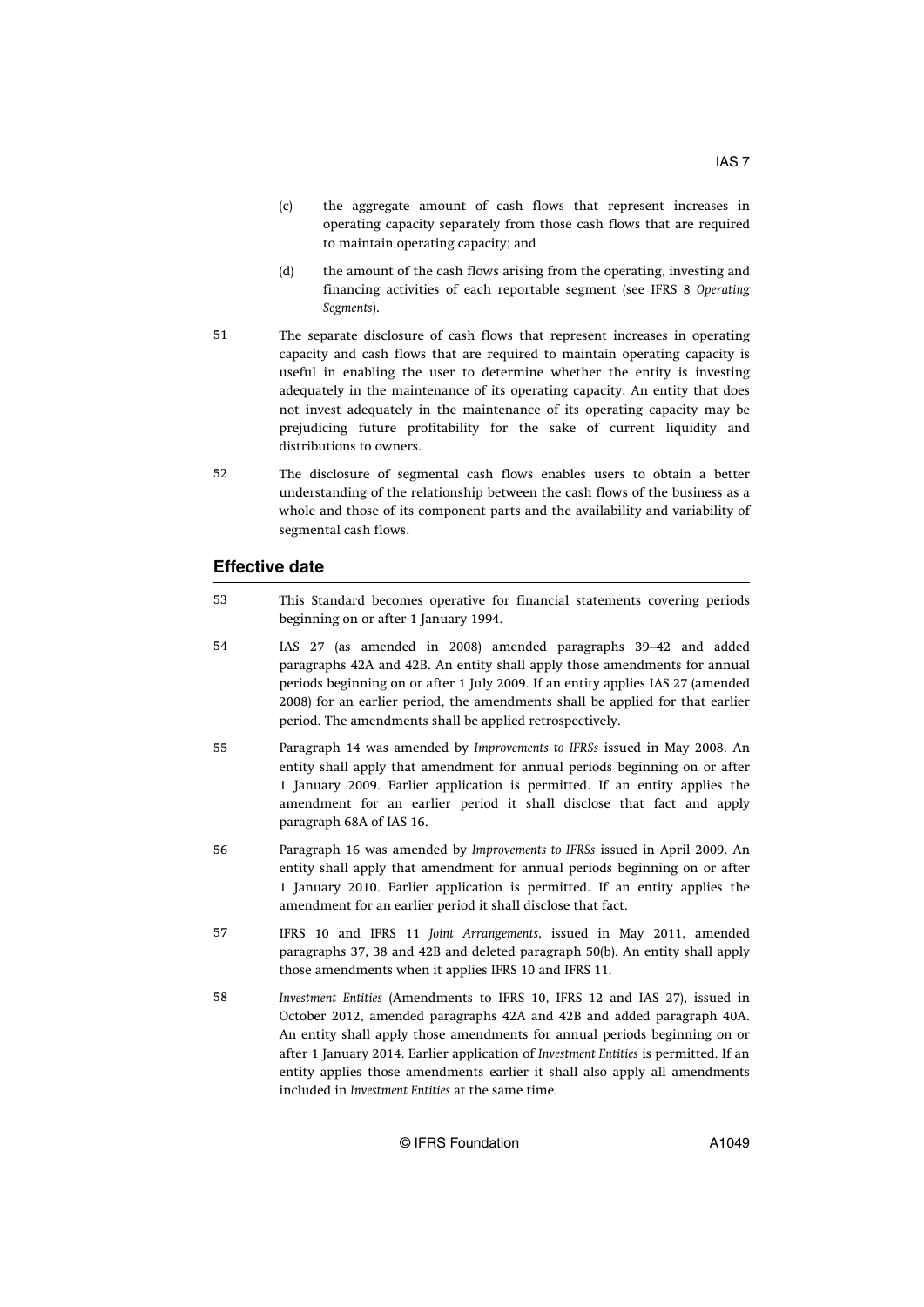- IAS 7
- IFRS 16 *Leases*, issued in January 2016, amended paragraphs 17 and 44. An entity shall apply those amendments when it applies IFRS 16. 59
- *Disclosure Initiative* (Amendments to IAS 7), issued in January 2016, added paragraphs 44A–44E. An entity shall apply those amendments for annual periods beginning on or after 1 January 2017. Earlier application is permitted. When the entity first applies those amendments, it is not required to provide comparative information for preceding periods. 60
- IFRS 17 *Insurance Contracts*, issued in May 2017, amended paragraph 14. An entity shall apply that amendment when it applies IFRS 17. 61